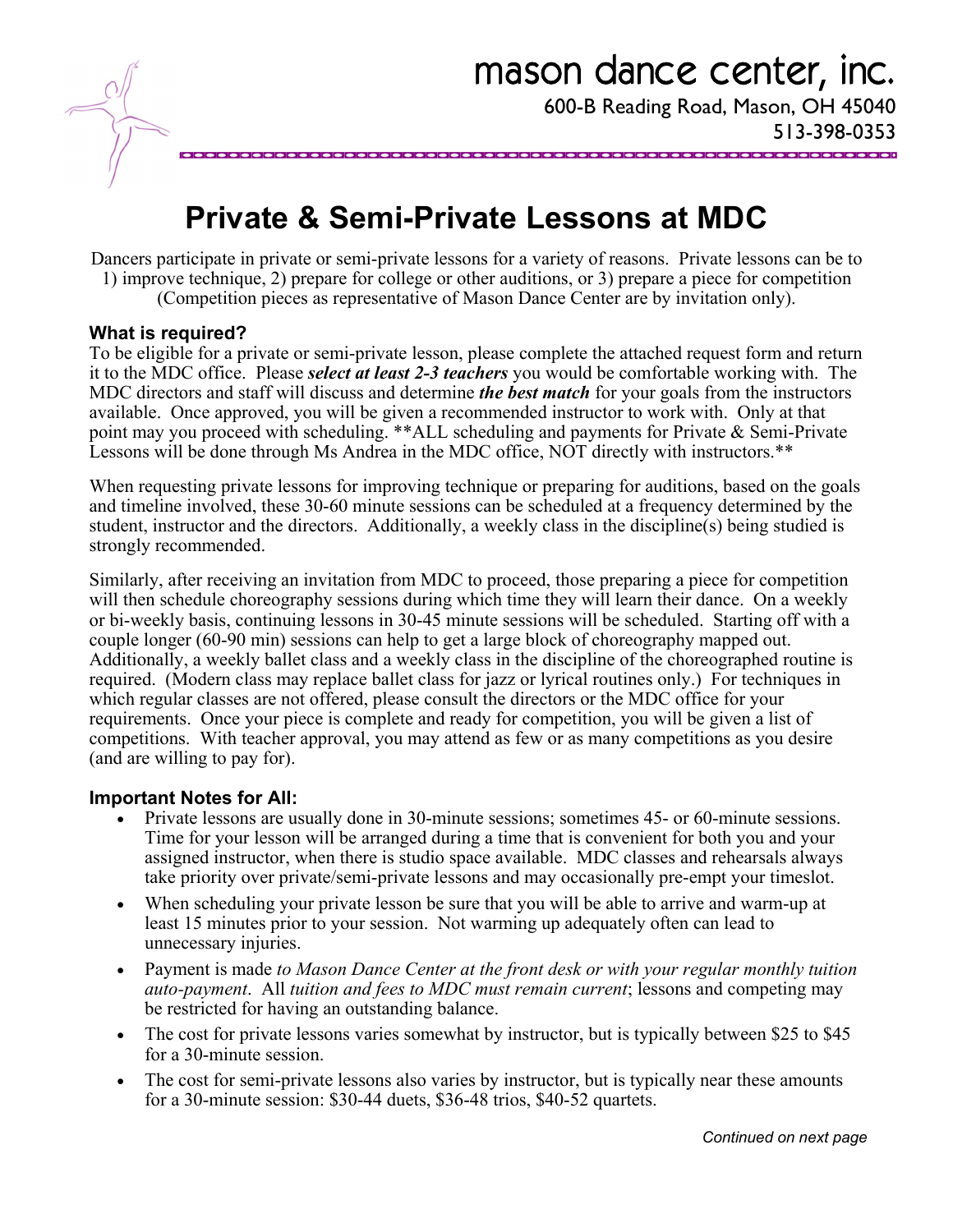### **Important Notes:** continued

- If you need to cancel a lesson you must do so at least 2 hours prior to your lesson. If you do not notify your instructor in this timeframe, you will be billed for your lesson time.
- If you are not a registered student at Mason Dance Center you will need to fill out a liability waiver in addition to the attached application.

## **Additional Important Notes Specific to Competition Students:**

- You must come to your lessons prepared. If you have excessive absences or do not know your dance, your instructor or the directors may cancel your lessons or have you wait to compete until you are better prepared.
- $\bullet$  Final decision on music selection as well as costuming and hair is up to the instructor & the directors. Your input is welcome and encouraged, but the teacher  $\&$  directors, as the experienced professionals, have the final word.
- You may not make changes in the choreography without advance permission from the instructor.
- You may not compete or perform choreography without the instructor's & director's permission.
- Entry fees range from \$60-\$90 for duets & trios and \$90-\$120 for solos. You will pay these fees to the MDC office 4-8 weeks prior to the event and MDC will submit payment and entry fees to the competition.
- The MDC staff will only be attending the competitions that our competition teams are entered in. Solos, duets and trios may be scheduled on different days than our groups in which case no MDC staff may be available or only your private lesson instructor may be in attendance.
- Participation in private or semi-private lessons does not ensure that you will be asked to perform in the annual recital. *Only graduating high school Seniors who have been on full Company for 2 yrs and/or PP Ballet level 6 or above will be considered for an invitation to perform solos, duets/trios, etc. in the recital.* The list of which dances will be included in the recital will be posted at least one month before the show, or before tickets go on sale, whichever is earlier.
- Competition solos, duets & trios may apply to perform in our Performance Group Showcase, but not all are guaranteed a spot. Due to time constraints only a limited number will be accepted. Dancers with multiple solos, duets or trios may be limited to only one so that other dancers can be included. Priority will be given first to HS Seniors, then Juniors and others will be added as time permits.
- At competitions and other events you and your parents are representatives of Mason Dance Center. You must always be on your best behavior, and you are expected to be respectful and appropriate to other dancers, competition staff, etc. We expect that you will set a good example and represent our school in a positive way.
- We prefer that dancers start with a trio or duet before progressing to competing with a solo. Students should be entering 7th grade or above to compete with a duet or trio.
- Application does not guarantee approval for a competitive piece.

Please complete the attached form and submit it to the MDC office for consideration.

Thank you! *Ms Bobbi Ms Manda Ms Molly*  Mason Dance Center, Inc.

Owner & Artistic Director School Director Performance Group Director

\*\*REMINDER– This year ALL scheduling and payments for Private & Semi-Private Lessons will be done through Ms Andrea in the MDC office, NOT directly with instructors.\*\*